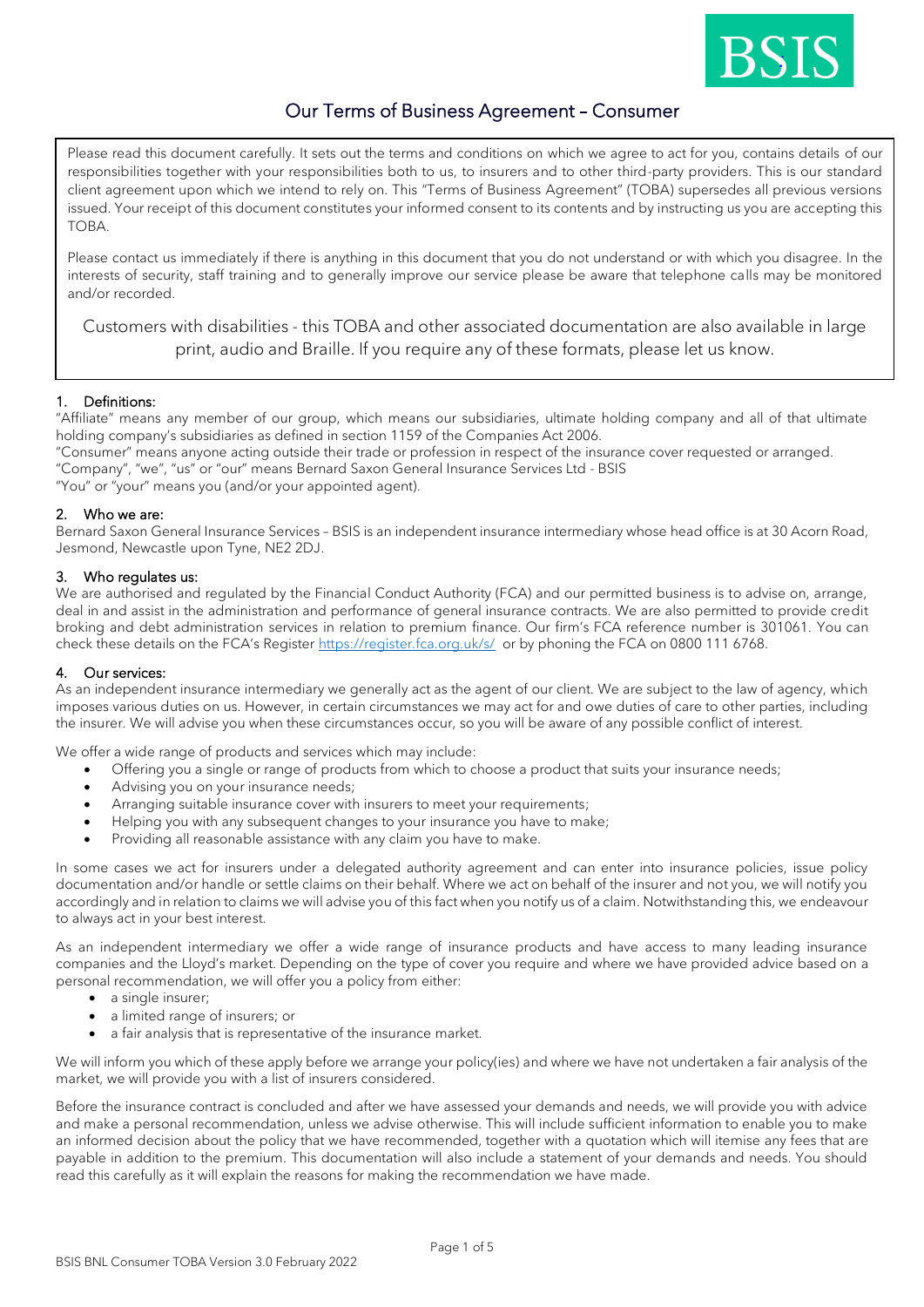

We may offer you a policy which is provided by an Affiliate in order to access specialist products and

we will tell you if this is the case. We have a conflict of interest policy in place to identify and manage any conflicts that may arise in the placement of your business.

#### 5. Remuneration and fees

In most cases we are paid a commission from the insurer, however in some cases we may charge you a fee instead, or a combination of both. If we charge a fee instead of commission or a fee and commission, we will confirm this to you in writing at the time of incepting or renewing your policy. Where we charge you a fee this is not liable for insurance premium tax or value added tax (insurance is a VAT exempt industry). There may be occasions when we need to charge an additional fee, for example any changes to the risk that require significant further advice, arrangement of additional cover or substantial assistance provided in any large or complex claims.

We will also charge an administration fee of £35 per policy for arranging a policy, £35 per policy for renewing a policy and £15 per mid-term adjustment made on any policy or mid-term cancellation. In addition, if you make a change or cancel your policy midterm which results in a return premium, we will retain all fees and any commission to cover our administration and advisory services. We will advise you of the amount of any charge before you become liable to paying it.

In addition to your fee and/or insurer commission some insurers may make additional payments to us reflecting the size and/or profitability of our account with them and/or in respect of work we undertake on their behalf.

You are entitled, at any time, to request information regarding any commission which we may have received when placing your insurance business.

#### 6. Duty to disclose accurate and full information

It is your responsibility to take reasonable care and, when asked, to answer all questions fully and accurately to insurers and us prior to and when you purchase an insurance policy, throughout the life of the policy and when you renew that policy. Failure on your part to immediately disclose accurate information when asked or provide misleading information could result in your insurer imposing different terms on the policy, charging a higher premium, or in some circumstances may avoid the policy from inception and any claims would not be paid.

All statements and material facts disclosed on proposal forms, statements of fact, claims forms and other documents should be full, true and accurate. Material facts are those that would influence an insurer in deciding whether or not to accept a risk and the terms and conditions that would apply. Where forms are completed or partially completed on your behalf, you should check them for accuracy before signing. If you are in any doubt as to whether a fact is relevant, you should disclose it and then ask for guidance.

# 7. Quotations

Unless otherwise agreed any quotation given will normally remain valid for a period of 30 days from the date it is provided to you. We reserve the right to withdraw or amend a quotation in certain circumstances, for example, where the insurer has altered their premium / terms for the insurance since the quotation was given, where there has been a change in the original risk information / material circumstances disclosed or if a claim / incident has occurred since the terms were offered.

#### 8. Renewals

You will be provided with renewal terms in good time before expiry of the policy, or notified that renewal is not being invited. Unless you advise otherwise renewals are invited on the basis that there have been no changes in the risk or cover required, other than those specifically notified to us or your insurers (see section on "Duty to disclose accurate and full information").

It is very important that you check the information provided at renewal to confirm it remains accurate and complete. If any of the information is incorrect or if your circumstances have changed you should contact us immediately so we can update your details.

#### 9. Mid-term transferred business

When we are appointed to service insurance policies other than at their inception or renewal and which were originally arranged via another party, we shall not be liable during the current insurance period for any loss arising from any errors or omissions or gaps in your insurance cover or advice not supplied by us. Should you have any concerns in respect of a policy, which has been transferred to us, or if you require an immediate review of your insurance arrangements, you must notify us immediately. Otherwise we shall review your insurance arrangements and advise accordingly as each policy falls due for renewal.

#### 10. Claims

You must notify any claim or circumstance that may or could give rise to a claim under your policy in accordance with the conditions of your policy. Failure to notify insurers promptly may entitle them to deny your claim. You should not admit liability or agree to any course of action, other than emergency measures carried out to minimise the loss, or in the interest of health and safety, until you have obtained agreement from your insurer. When you notify us of a claim you should provide us with details of all material facts concerning the claim.

Your policy documentation will describe in detail the procedures and conditions in connection with making a claim. Where appropriate, and as set out in your policy document, we will provide you with assistance in submitting a claim and in seeking to obtain reimbursement for you. We will transmit claims payments to you as soon as possible after they have been received on your behalf. However, in the event that an insurer becomes insolvent or delays making settlement of a claim, we do not accept liability for any unpaid amounts. Where we act for the insurer in relation to a claim we will advise you of this when you notify us of the claim.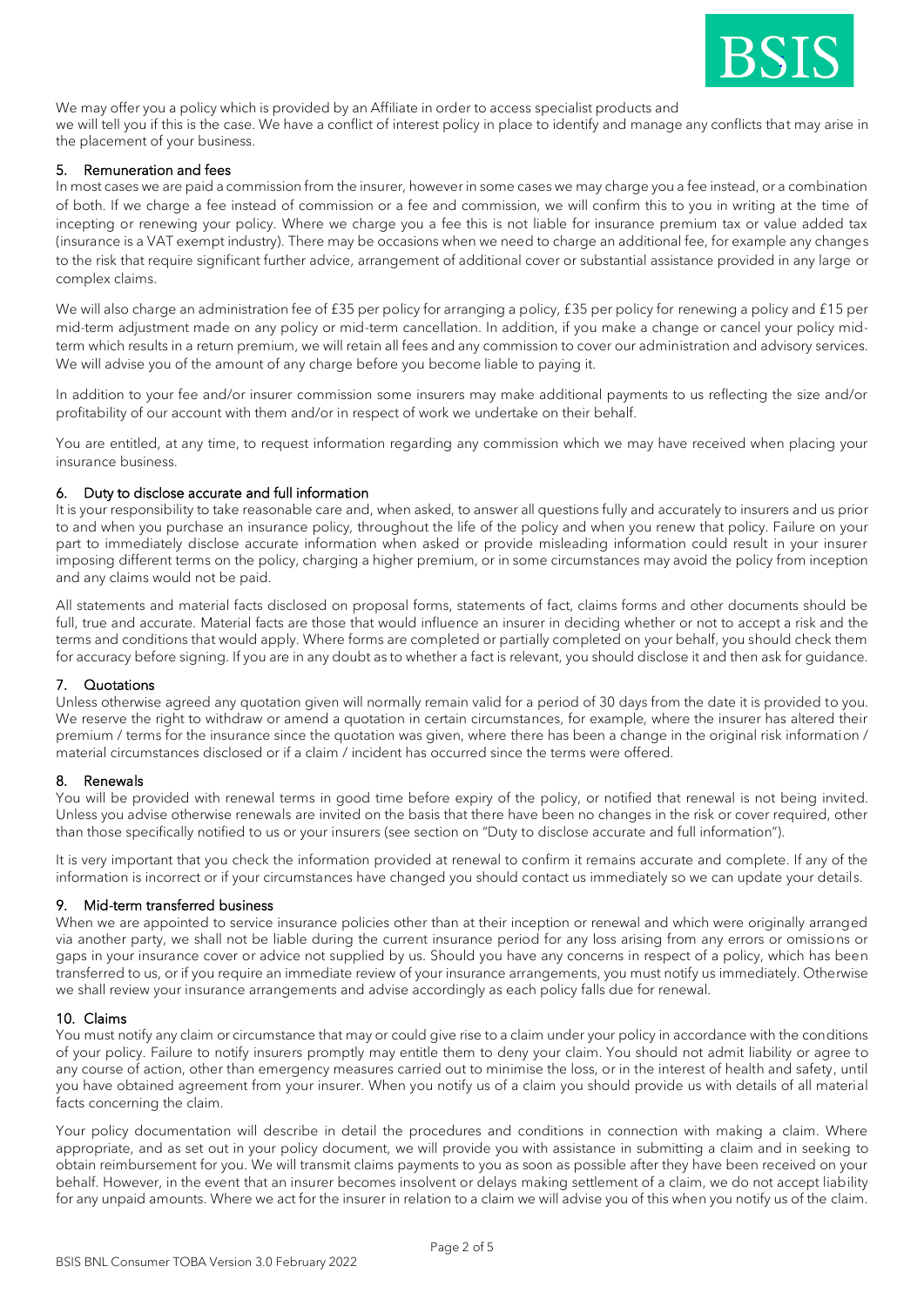

# 11. Cooling off and cancellation clause

You have the statutory right to cancel a policy within 14 days of its conclusion or inception or renewal or upon receipt of the policy documentation whichever is the later. You may without providing a reason, cancel the policy in accordance with its terms and conditions. Any policy documentation and in particular any legal document, e.g. a certificate of motor insurance, should be returned with your instruction to cancel. These cancellation rights do not apply to a short-term policy of less than one month's duration or to a policy for which the performance has been fully completed. If no premium has been paid, then a time on risk premium inclusive of Insurance Premium Tax ("IPT") may be charged in addition to any relevant administration costs.

Your insurance contract may also include a cancellation clause giving you the right to cancel your policy outside of any statutory rights. If you decide to cancel your policy in accordance with any timeframes stipulated in your policy, and subject to not having made or intimated a claim, you may be entitled to a refund of premium paid.

Please note our commission and, where appropriate fees, are fully earned from the date the policy commences and will not be refundable. If you fail to pay your premium to us by the due date, we reserve the right to instruct insurers to cancel your policy.

#### 12. Product documentation

You should review the policy documents carefully to ensure they accurately reflect the cover, conditions, limits and other terms that you require. Particular attention should be paid to policy conditions and warranties as failure to comply with these could invalidate your policy. Claims can arise, under certain types of insurance contract, long after the expiry of the policy. It is therefore important that you retain and keep safely all documents associated with your policy.

#### 13. Premium

Once your contract of insurance has been concluded, we will send you an invoice (also referred to as a debit note). You must pay the premium due in accordance with payment dates specified in the invoice. Failure to meet the payment date may lead insurers to cancel your policy. No payment shall be deemed to have been received until we have received cleared funds. Where insurers have specified that the premium must be received by a certain date, failure to comply can result in automatic termination of your insurance contract.

We shall be entitled (but not obliged) without providing notice to you to set off amounts due to us from you, against any amounts which we may receive on your behalf i.e. claims moneys, refunded premiums and other sums.

#### 14. Premium finance

In arranging premium finance, we act as a credit broker to provide you with a premium finance facility which is designed solely for the purposes of facilitating a loan for repayment of insurance premiums. We will only provide you with information about this payment option on a non-advised basis from which you will need to make your own decision as to the suitability of this facility and whether you wish to proceed. Where we arrange premium finance on your behalf we are remunerated for our assistance in putting this financing in place. We can provide details of our remuneration on request.

When arranging premium finance your premium finance provider may undertake an enquiry with credit reference agencies who will add details of the search and the application to their record about you, whether or not the application proceeds. Further details will be provided when an application for finance is made. Insurers own credit facilities may also be available if appropriate.

Where you pay your premium by instalments and use a premium finance provider, if any direct debit or other payment due in respect of the credit agreement you enter into to pay insurance premiums is not met when presented for payment or if you end the credit agreement we will be informed of such events by your premium finance provider. If you do not make other arrangements with us or your premium finance provider to pay the insurance premiums you acknowledge and agree that we may, at any time after being so informed, instruct on your behalf the relevant insurer to cancel the insurance (or, if this occurs shortly after the start or renewal of the insurance, to notify the insurer that the policy has not been taken up) and to collect any refund of premiums which may be made by the insurer. If any money is owed to a premium finance provider under your credit agreement or if they have debited us with the amount outstanding we will use any refund received to offset our costs and you will be responsible for paying any remaining time on risk charge and putting in place any alternative insurance and / or payment agreements you need. You also agree that we may hold to the order of the premium finance provider any claims monies due to you in the event that you are in default of your credit agreement.

#### 15. Client money

All client money is handled by our Affiliate, The Broker Network Limited (BNL). Client money is money that BNL receive and hold on behalf of our clients during the course of our dealings such as premium payments, premium refunds and claim payments. This money will be held by BNL either as agent of the insurer or agent of the client, determined by the agreement we and BNL have in place with each insurer. Where money is held as agent of the insurer, this means that when BNL have received your cleared premium, it is deemed to have been paid to the insurer. BNL pay us commission upon receipt of your cleared premium which may be prior to payment of the premium to the insurer.

The FCA requires all client monies, including yours, to be held in a trust account, the purpose of which is to protect you in the event of our financial failure since, in such circumstances; our general creditors would not be able to make claims on client money as it will not form part of our assets. BNL hold all client monies with one or more approved banks, as defined by the FCA, in a Non-Statutory Trust bank account in accordance with the FCA client money rules. Under these arrangements, BNL assume responsibility for such monies and are permitted to, and may: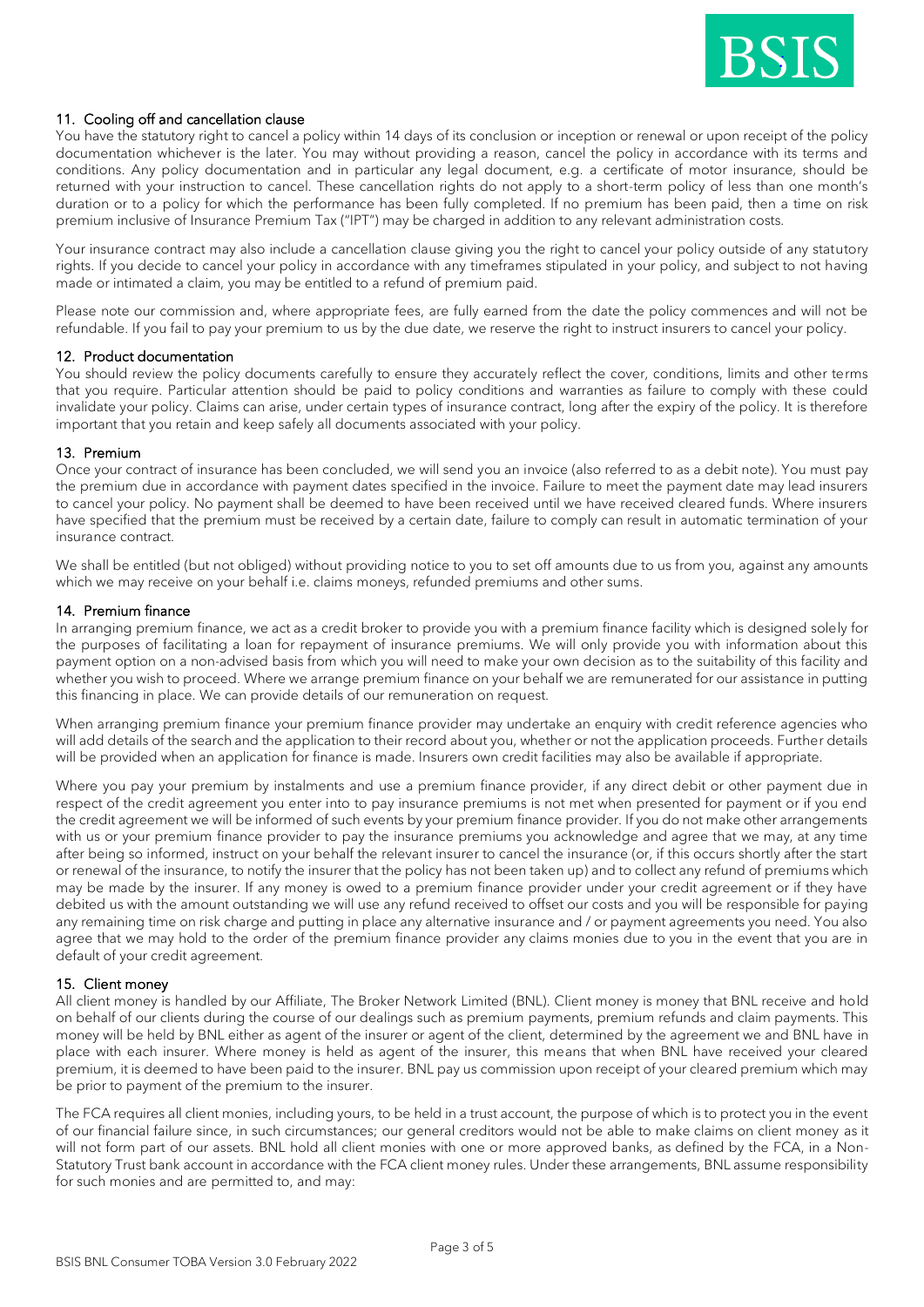

- Use such monies received on behalf of one customer to pay another customer's premium, before the premium is received from that other customer.;
- For the purpose of effecting a transaction on your behalf, pass your money to another intermediary, including those resident outside the UK who would therefore be subject to different legal and regulatory regimes. In the event of a failure of the intermediary, this money may be treated in a different manner from that which would apply if the money were held by an intermediary in the UK. Please inform us if you do not agree to this.
- Retain for their own use, any interest earned on client money.

Unless we receive your written instruction to the contrary, BNL shall treat receipt of payment from you and of any claim payment and/or refund of premium which fall due to you, as being with your informed consent to the payment of those monies into a BNL Non Statutory Trust bank account.

Without affecting our fiduciary duty to you BNL are entitled to transfer client monies to an identical bank account held in the name of any Affiliate for so long as such company remains an Affiliate.

#### 16. Insurer security

Whilst we make every effort to place your insurances with insurers that are financially sound we do not guarantee or otherwise warrant the solvency of any insurer we place your insurances with. If you have any concerns regarding any insurer chosen to meet your insurance requirements you should inform us as soon as possible and we will discuss them with you. A liability for the premium, whether in full or pro rata, may arise under policies where a participating insurer becomes insolvent.

# 17. Termination of this TOBA

You or we may terminate our authority to act on your behalf by providing at least 14 days' notice in writing (or such other period we agree). Termination is without prejudice to any transactions already initiated by you, which will be completed according to this TOBA unless we agree otherwise in writing. You will remain liable to pay for any transactions or adjustments effective prior to termination and we shall be entitled to retain any and all commission and/or fees payable in relation to insurance cover placed by us prior to the date of written termination of our authority to act on your behalf.

# 18. Complaints

In the event that you are unhappy with the service we have provided to you and you wish to make a complaint, please contact us in writing at: Jon Gray, BSIS, 30 Acorn Road, Newcastle upon Tyne, NE2 2DJ or by telephone at:

0191 281 9292 or email at: [jon@bsis.co.uk](mailto:jon@bsis.co.uk) Should you remain dissatisfied with our handling of your complaint, or its outcome, you may be eligible to take your complaint direct to the Financial Ombudsman Service who can be contacted on 0800 023 4567 (website: [www.financial-ombudsman.org.uk\)](http://www.financial-ombudsman.org.uk/).

# 19. Compensation

We are covered by the Financial Services Compensation Scheme ("FSCS"), which deals with claims against FCA regulated firms that are insolvent or are no longer trading. You may be entitled, therefore, to compensation from the FSCS if we are unable to pay a valid claim made against us. This depends on the type of service we have provided you with, the type of insurance we have placed on your behalf and the circumstances of the claim. Full details and further information on the scheme are available from the FSCS (website: [www.fscs.org.uk\)](http://www.fscs.org.uk/).

# 20. Confidentiality

Information provided by you may be held, processed, disclosed and used by ourselves, our professional advisers and any associated companies in servicing our relationship with you. Unless you notify us otherwise, you agree to the storage, use and disclosure of such information. All the activities that we undertake on your behalf, as described in this agreement, are provided for your exclusive use. All recommendations, proposals, reports and other information supplied to you in connection with these services are for your sole use and you agree not to make this information available to any third party without our express written permission. We reserve the right to take action to protect proprietary information.

# 21. General Data Protection Regulations

We will process your data responsibly, fairly and in strict accordance with the General Data Protection Regulations (GDPR) effective May 2018. These regulations replace the Data Protection Act 1998 ("DPA") and require wider disclosure of compliance than the previous DPA, including (but not limited to):

- Our lawful purpose of processing;
- The information we collect, and how we use and share that information;
- How long we keep information, including the purposes (e.g. administer your policy);
- The technical and organisational measures we have in place to safeguard your information;
- Your rights as an individual data subject; and
- Our approach to marketing

As with many organisations, and to ensure clients can easily access details on the areas listed above, we have developed a separate Privacy Notice. This can be found on our website at [www.bsis.co.uk/privacy](http://www.bsis.co.uk/privacy) alternatively you can obtain a copy by writing to us.

It is vitally important to take time to read this document carefully as it contains full details of the basis on which we will process your personal data, such as collecting, using, sharing, transferring and storing your information.